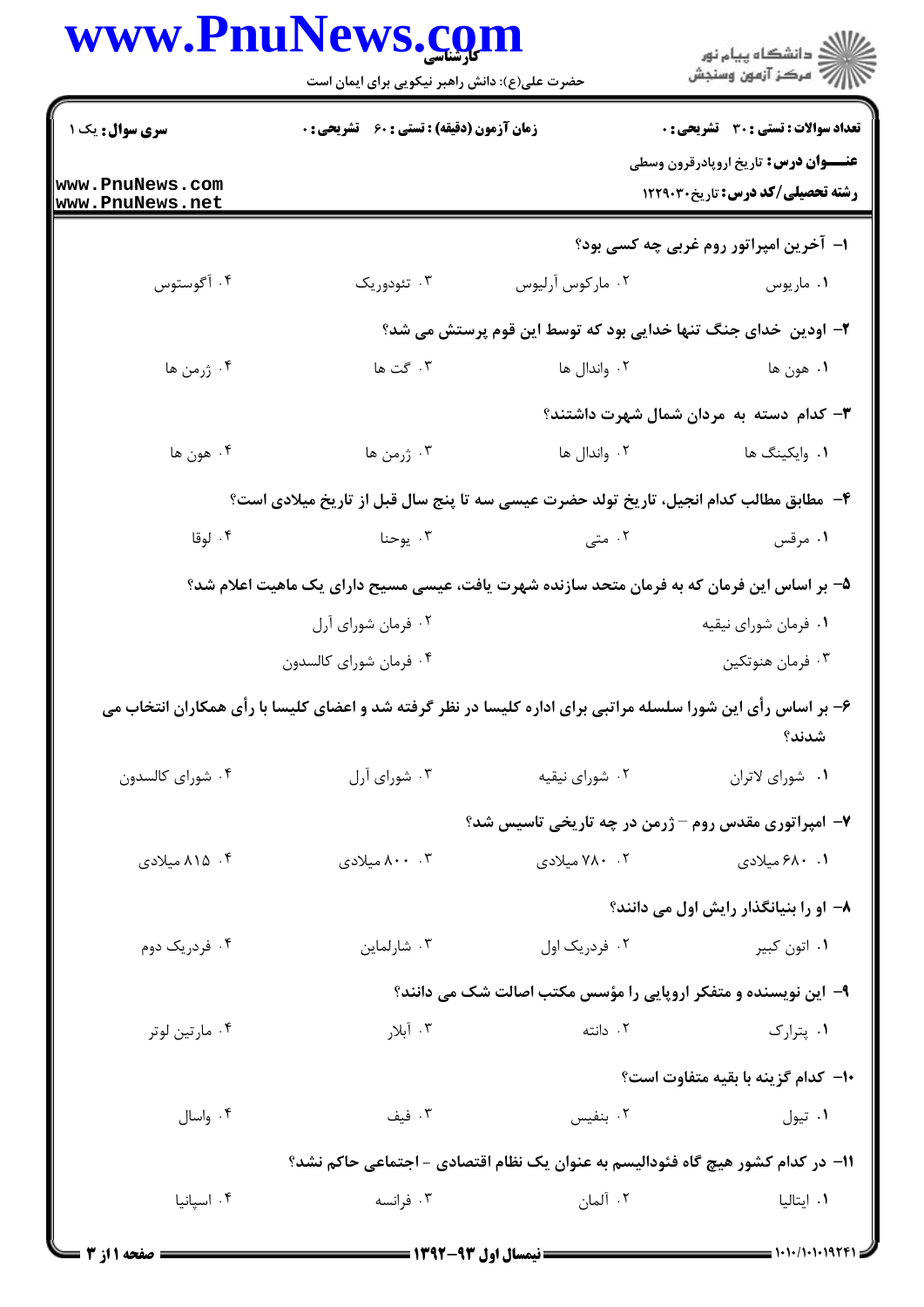|                                    | حضرت علی(ع): دانش راهبر نیکویی برای ایمان است      |                     | ر<br>دانشڪاه پيام نور<br>۾ مرکز آزمون وسنڊش                                                                    |  |
|------------------------------------|----------------------------------------------------|---------------------|----------------------------------------------------------------------------------------------------------------|--|
| سری سوال: ۱ یک                     | <b>زمان آزمون (دقیقه) : تستی : 60 ٪ تشریحی : 0</b> |                     | <b>تعداد سوالات : تستي : 30 ٪ تشريحي : 0</b>                                                                   |  |
| www.PnuNews.com<br>www.PnuNews.net |                                                    |                     | <b>عنـــوان درس:</b> تاریخ اروپادرقرون وسطی<br><b>رشته تحصیلی/کد درس:</b> تاریخ۲۲۹۰۳۰                          |  |
|                                    |                                                    |                     | ۱۲– کدام اندیشمند معتقد بود که یکی از راه های جلوگیری از گسترش نارضایتی مردم به منظور ممانعت از انقلاب، به راه |  |
|                                    |                                                    |                     | انداختن جنگ است؟                                                                                               |  |
| ۰۴ ماکیاولی                        | ۰۳ ژان ژاک روسو                                    | ۰۲ ارسطو            | ١. افلاطون                                                                                                     |  |
|                                    |                                                    |                     | ۱۳- کدام گروه از مسلمانان برای ضربه زدن به مخالفان خود گاهی پنهانی با صلیبیون می ساختند؟                       |  |
| ۰۴ سلجوقيان روم                    | ۰۳ ممالیک                                          | ٠٢ اسماعيليان       | ۰۱ فاطمیان                                                                                                     |  |
|                                    |                                                    |                     | ۱۴- پس از این جنگ صلیبی، صلیبیان در بیزانس تشکیل امپراتوری لاتین را اعلام کردند؟                               |  |
| ۰۴ اول                             | ۰۳ چهارم                                           | ۰۲ دوم              | ۰۱ سوم                                                                                                         |  |
|                                    |                                                    |                     | ۱۵- جنگ های صد ساله در فاصله چه سال هایی روی داد؟                                                              |  |
| $170 - 1777$ .                     | $160 - 106 - 7$                                    | $140 - 160 - 1$     | $1777 - 1907$ .                                                                                                |  |
|                                    |                                                    |                     | ۱۶- شارل پادشاه فرانسه ؒفرمان کبیر ؒ را در واکنش به کدام شورش صادر کرد؟                                        |  |
| ۰۴ قیام ژاندارک                    | ۰۳ اتاژنرو                                         | ٠٢ شورش اتين مارسل  | ۰۱ شورش ژاکری                                                                                                  |  |
|                                    |                                                    |                     | ۱۷– اساس کتاب و دکترین سیاست واقع گرایانه ماکیاولی کدام پادشاه است؟                                            |  |
| ۰۴ فيليپ أگوست                     | ۰۳ لویی یازدهم                                     | ۰۲ شارل هفتم        | ۰۱ لويي دوازدهم                                                                                                |  |
|                                    |                                                    |                     | ۱۸– بر اساس این فرمان در انگلیس زمام کلیه اختیارات پادشاه در دست قدرت اشراف زمین دار و اشراف پولدار قرار گرفت؟ |  |
| ۰۴ فرمان آکسفورد                   | ۰۳ فرمان منچستر                                    | ۰۲ فرمان ماگناکارتا | ۰۱ فرمان کانتربوری                                                                                             |  |
|                                    |                                                    |                     | ۱۹- جنبش دهقانی آایداگلو ؒ در کدام ناحیه اسپانیا روی داد؟                                                      |  |
| ۰۴ كاتالونيا                       | ۰۳ کاستيل                                          | ۰۲ آراگون           | ۰۱ غرناطه                                                                                                      |  |
|                                    |                                                    |                     | ۲۰- کدام شخص باعث شد سبک معماری گوتیک از رونق بیفتد؟                                                           |  |
| ۰۴ پترارک                          | ۰۳ رافائل                                          | ۰۲ لئوناردو داوينچى | ۰۱ میکل آنژ                                                                                                    |  |
|                                    |                                                    |                     | <b>۲۱</b> - مبارزه و کشمکش کلیسا با علم تا چه زمانی دوام داشت؟                                                 |  |
| ۰۴ تا زمان راجر بيكن               | ۰۳ تا عصر رنسانس                                   | ۰۲ انقلاب فرانسه    | ۰۱ تا جنبش پروتستان                                                                                            |  |
|                                    |                                                    |                     | <b>۲۲</b> - نهضت ادبی اروپا با چه کسی آغاز شد؟                                                                 |  |
| ۰۴ میکل آنژ                        | ۰۳ پترارک                                          | ۰۲ دانته            | ۰۱ دانیل دفو                                                                                                   |  |